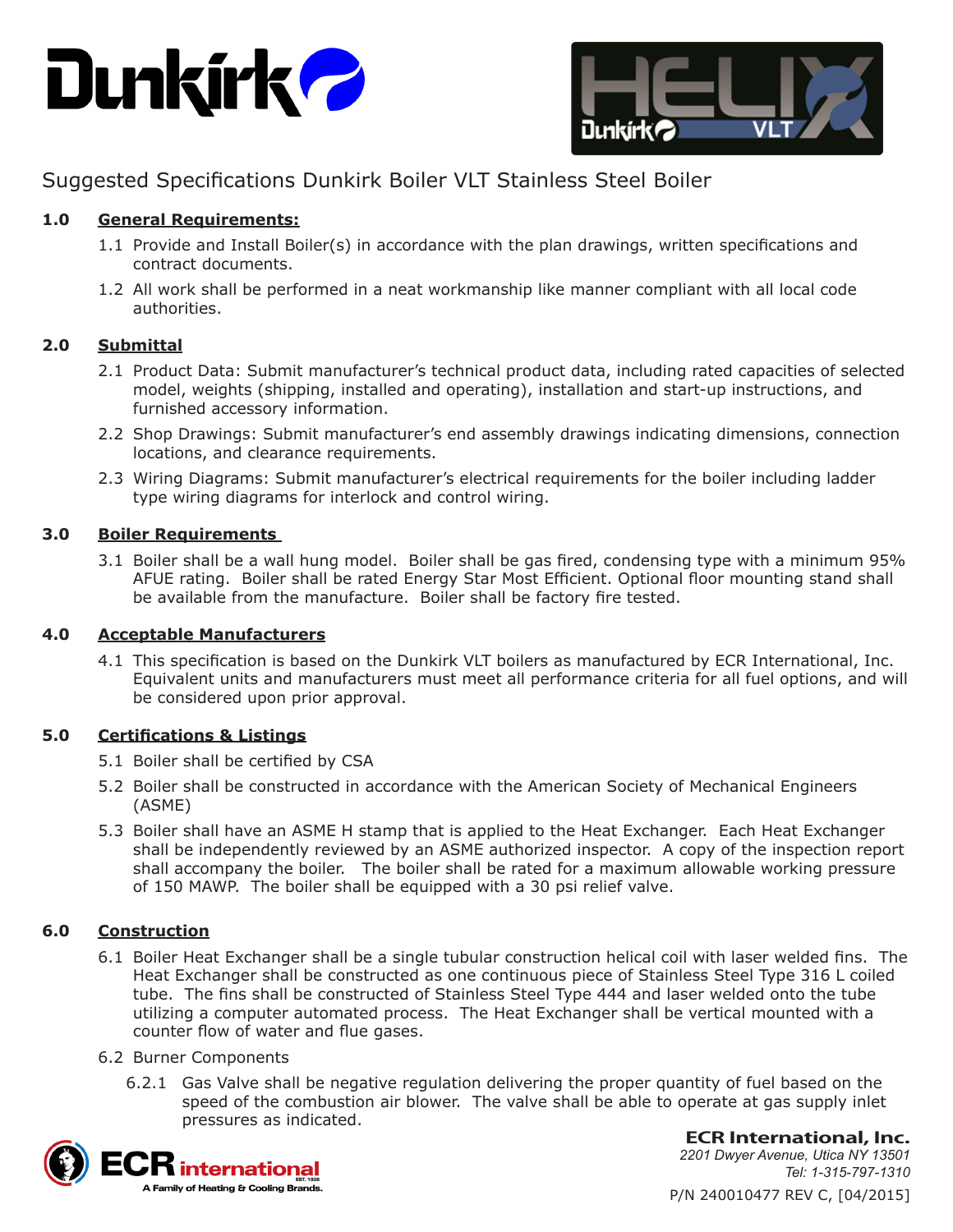| <b>Gas Supply Pressure</b> |                      |                     |                      |
|----------------------------|----------------------|---------------------|----------------------|
| <b>Natural Gas</b>         |                      | <b>Propane</b>      |                      |
| Min.                       | Max.                 | Min.                | Max.                 |
| 3.0" w.c. (0.7 kPa)        | 13.5" w.c. (3.3 kPa) | 5.0" w.c. (1.2 kPa) | 13.5" w.c. (3.4 kPa) |

- 6.2.2 Combustion air blower shall be equipped with a variable speed blower to regulate the amount of premix gas/air through the blower assembly and into the burner. The on board control system shall regulate the speed of the blower to modulate the capacity of the boiler from 20% input firing rate up to 100% input firing rate.
- 6.2.3 Gas Burner shall be constructed of a stainless steel mesh.
- 6.2.4 Ignition system shall consist of a direct spark igniter (DSI) and separate flame sensing rod.

## **7.0 Control System**

7.1 Boiler Control System. Boiler shall feature an integrated modulating control. The control shall sense the supply water, return water and outside air temperatures and adjusts the firing rate to deliver the amount of heat needed to the structure.

Boiler Control System must consist of:

- Replaceable fuse /extra spare fuse shipped with the control.
- User interface with LCD screen display English text—boiler status indication .
- Function Programming Keys Reset, Menu, Enter and arrow s (+ ).
- Central Heating CH and Domestic Hot Water DHW set points. Domestic hot water priority with programmable maximum priority time .
- Outdoor air sensor. Programmable reset curves and warm weather shutdown or fixed water temperature operation.
- Boost function temperature setting and adjustable boost time.
- Maximum power function to restrict firing rate in heat mode but allow full power in DHW mode.
- Integral multiple boiler control capability up to 16 boilers. Requires an optional system sensor
- Service reminder status display on the user interface with programmable settings in a range of 1 to 999 days
- 7.1.1 The control system shall continuously monitor the boiler during operation and standby modes. The control shall operate in such a manor to receive input data from the supply, return and outdoor air temperature sensors and adjust the modulation rate accordingly.
- 7.1.2 The Boiler's control system shall consist of the following safety devices factory installed on the boiler: high limit temperature sensor, vent temperature sensor, heat exchanger temperature limit, UL Listed, probe type Low Water Cut Off (LWCO).

#### **8.0 Primary Secondary Piping System**

- 8.1 The boiler shall be equipped with an internal primary loop and pump.
- 8.2 The internal primary loop piping system will contain a manually operated ball valve. The valve shall be set by the factory in the full open position.



P/N 240010477 REV C, [04/2015] **ECR International, Inc.** *2201 Dwyer Avenue, Utica NY 13501 Tel: 1-315-797-1310*